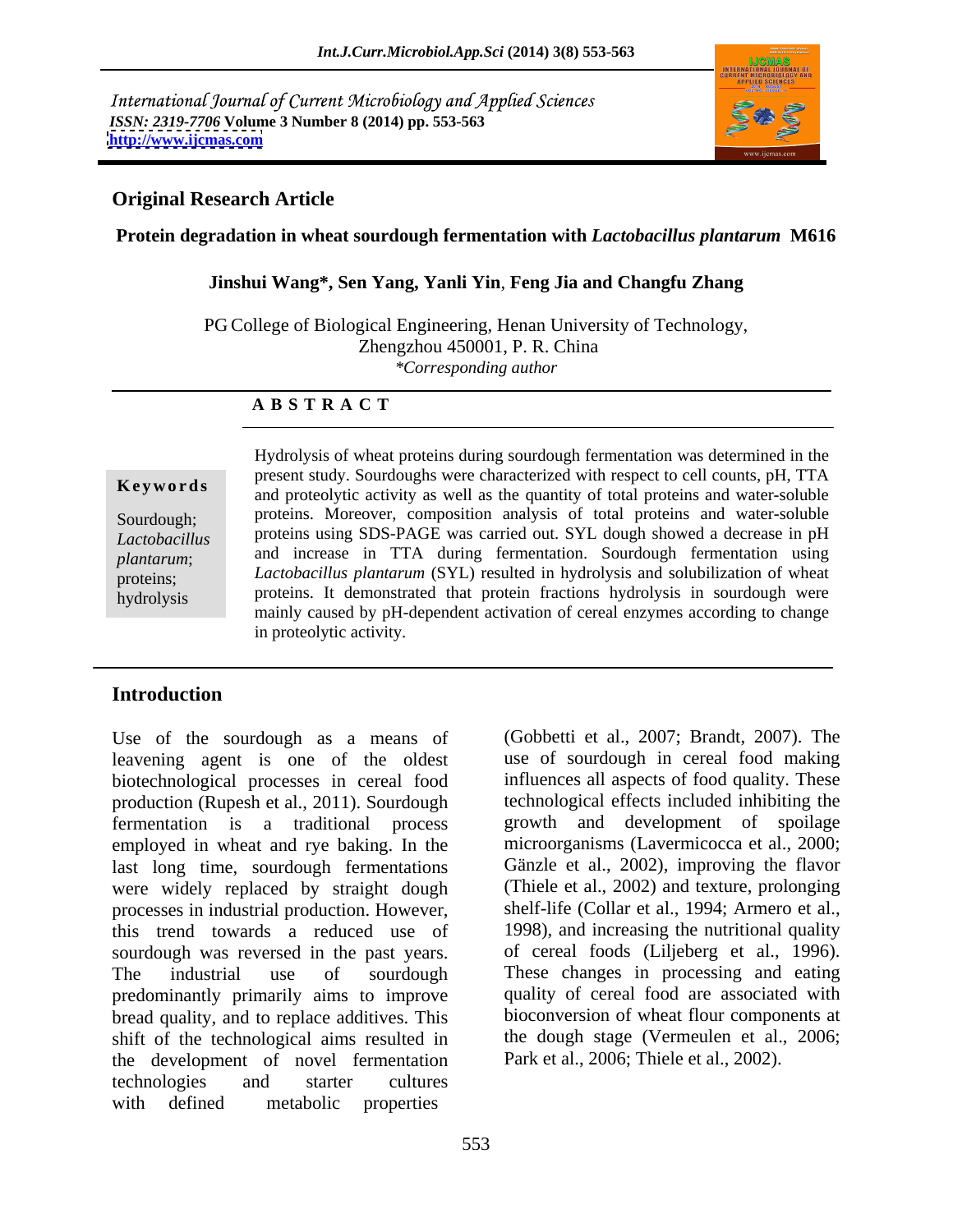The optimization of the sourdough process **Materials and Methods** for industrial applications in wheat food making requires insight into the biochemical **Materials** mechanisms responsible for the quality of sourdough fermented foods. Evidence for Commercial white wheat flour purchased the impact of specific metabolic activities on from local market was used in this study. cereal food quality was provided, for The used flour contains 12.7 % of protein, instance, concerning the generation of flavor  $0.43\%$  of ash and 10.4 % of moisture precursors and flavor volatiles (De Vuyst et content. Angel active dyr yeast was al., 2005). The formation in dough of provided by ANGEL YEAST Co., Ltd expolysaccharides by *Lactobacillus*  (Yichang, Hubei, China). *Lactobacillus sanfranciscensis* improves wheat bread *plantarum* M616 was isolated and stored by texture (Thieking et al., 2003), but few data are available on protein changes affecting<br>the texture and quality of sourdough the texture and quality of sourdough **Sourdough fermentation and preparation** The contrained of the south of the south of the south of the south of the south of the south of the south of the south of the south of the south of the south of the south of the south of the south of the south of the sout

fermented wheat foods.<br>
Dough properties and the eating quality of  $L.$  plantarum M616 was growth in MRS wheat food are strongly influenced by the broth at  $37 \text{ °C}$  for 16 h, and then transferred content, composition and structure of the flour protein. The quality proteins may be  $\qquad$  2 %) for 8 h at 37 °C (cell counts 10<sup>9</sup> improved by the fermentation process. Small cfu/mL). The cell was obtained by peptides and free amino acids released by centrifugation at 3000×g for 10 min, washed proteolysis in sourdough fermentation twice by sterile water, and resuspended in system during fermentation are very important for rapid microbial growth as well as fermentative activity of yeasts and lactate Sourdough was prepared by adding 245.5 g production by LAB and as precursors for suspended and 5.5 g yeast to 500 g flour (*L.*  flavor development of fermentated wheat plantarum M616 of dough  $10^8$  cfu/g) (SYL).

can contribute to hydrolysis of bitter The control group (CK) was prepared by peptides and liberation of bioactive peptides adding 245.5 g water to 500 g flour. After (Mugula et al., 2003). However, proteolytic degradation of wheat flour proteins may  $30 °C$  in the fermenting box. Samples were adversely affect rheological characteristics taken at different time (0, 2, 4, 6, 8 and 24 h)

The aim of the present study was to investigate the changes in wheat flour **Microbial counts** proteins occurring during sourdough proteins occurring during  $\alpha$ fermentation. Meanwhile, some factors 1 g of each sample was suspended in 10 mL being responsible for proteolytic activities sterile physiological saline and homogenized such as pH, microbial growth, TTA, were

### **Materials**

0.43 % of ash and 10.4 % of moisture our laboratory.

# **of sample**

*L. plantarum* M616 was growth in MRS into 75 mL MRS broth (inoculation amount 9 sterile water (cell counts  $10^9$  cfu/mL).

foods (Gänzlea et al., 2008).<br>
The proteolytic/peptidolytic activity of LAB<br>
The proteolytic/peptidolytic activity of LAB<br>
The proteolytic/peptidolytic activity of LAB<br>
The proteolytic/peptidolytic activity of LAB<br>
The pro of wheat doughs and wheat food texture. into refrigerator. All samples were stored  $^8$  cfu/g) (SYL). Yeast dough (SY) was prepared by adding 5.5 g yeast to 500 g flour, which had been activated by 245.5g water for10min at 30°C. mixing, the dough was fermented for 24 h at after freeze drying and milled into flour.

#### **Microbial counts**

in vortex. To counts the number of *L. plantarum* M616 cells, each homogenate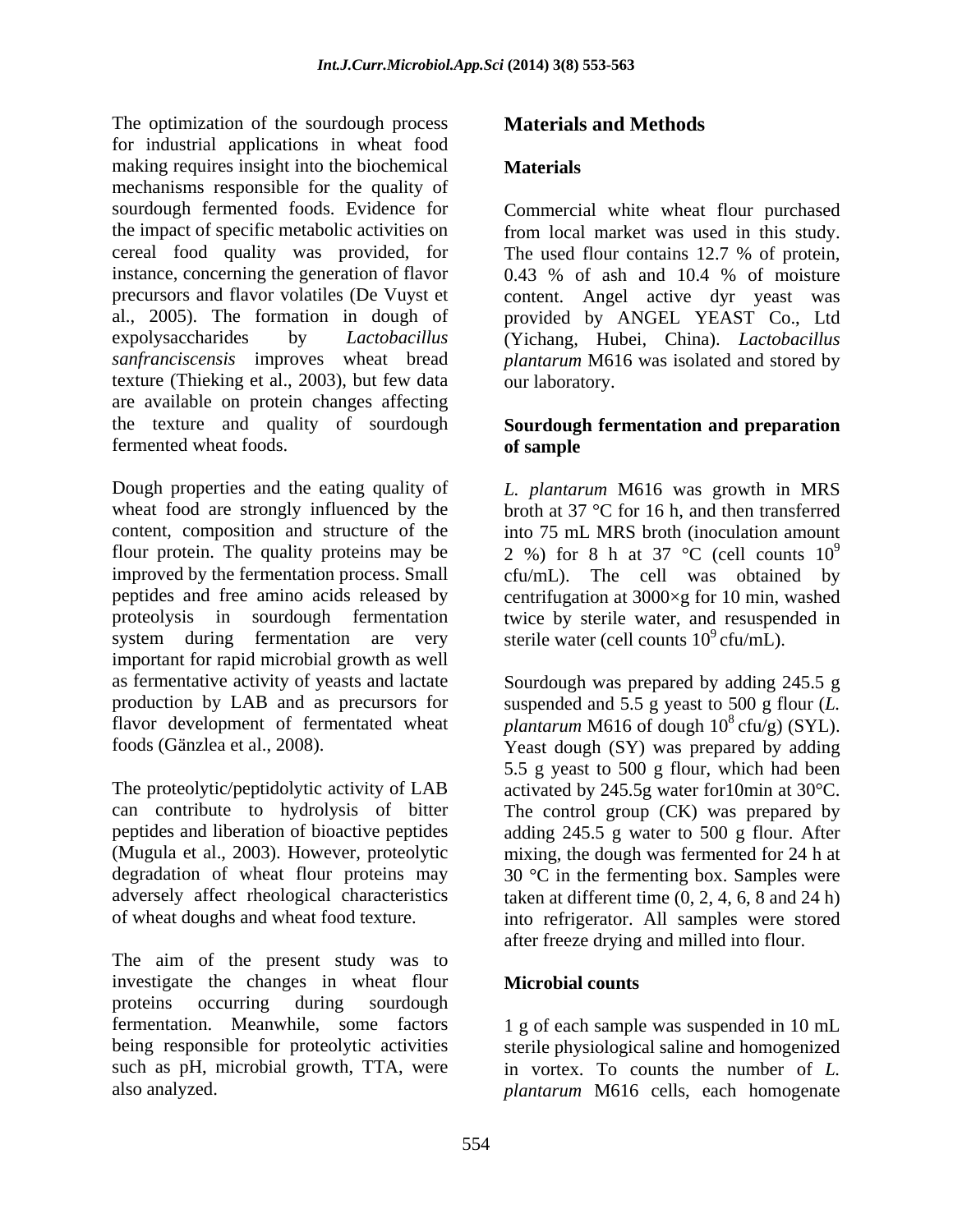was tenfold diluted serial and spread on MRS agar contained 0.01g/L cycloheximide REHMAN S-U 2006). Culture dishes were detected by sodium dodecyl sulfate-

## **Determination of pH, total titratable acidity (TTA) and dough volume** of extraction buffer was used and

methods of AACC 02-52.01. To measure the extracted by 0.5 M NaCl and 0.05 M Triswheat sourdough was placed in a beaker orbital shaker at  $55 °C$  (0.07 %  $\beta$ containing 90 mL of distilled water and mercaptoethanol was contained as a vigorously stirred for 30 min. After which, measure dough volume, 10 g of the dough was placed in a 100-mL measuring cylinder and fermented under primary fermentation conditions, after which the swollen top part

# **Measure of proteolytic activity (free**

Proteolytic activity was determined using the ninhydrin test as described by Thiele et al. (2002). This method was employed from other research studies to determine the proteolytic activity in sourdoughs (Thiele et al., 2002). Measurements were performed with a FLUO star Omega at a wavelength of 570 nm, analyzing three independent replicates.

# **Separation of proteins by SDS-PAGE**

as a yeast inhibitor (GUL H 2005 and Sourdough total protein extracts was incubated for 48 h at 37 °C. In order to polyacrylamide gel electrophoresis (SDS count the cells of Yeast, each homogenate PAGE) according to the methods of was spread on YPD medium without Schagger and Von Jagow (1987). Before the inhibitor and incubated for 36 h at 28 °C. extraction, 125 mg of each sample was dried The pH was determined according to In the first step, the salt soluble protein was pH of the dough, 10 g of the wheat HCl buffer for1.5 h in shaker at 50 °C. In sourdough was placed in a beaker containing the second step, with centrifugation and two 90 mL of distilled water, mixed washes, the precipitate was mixed with 1mL homogeneously, and then left for 30 min at  $\qquad 70\%$  alcohol for 1.5 h in shaker at 55 °C. room temperature. The resultant supernatant The fraction presumably contained gliadin. was measured with a pH meter. For At last, In order to obtain glutenin, the measuring total titratable acidity, 10 g of the precipitate was incubated with SDS-SB in 0.5 mL of 1.0% phenolphthalein indicator mixing 5mL of 0.5M Tris-HCl (pH6.8), reagent was added, followed by titration 4mL of glycerol, and 8mL of 10 % SDS, with 0.1 M NaOH, The acidity was with 3mg bromophenol blue (Loponen et al., measured according to the point at which a 2004). The proteins were analyzed with 10 pink color was maintained for 30 s. To % and 12 % Tris - HCl SDS-PAGE gels detected by sodium dodecyl sulfate and milled, then put into a 1.5 mL eppendor tube. In every step of the extraction 1.0 mL extraction buffer was used centrifugation was at  $1.1 \times 10^5$  g for 10 min.  $<sup>5</sup>$  g for 10 min.</sup> extracted by 0.5 M NaCl and 0.05 M Tris orbital shaker at 55  $\degree$ C (0.07 %  $\beta$ mercaptoethanol was contained as a reducing agent). SDS-SB was prepared by (Laemmli, 1970).

# **Statistical analyses**

of the dough was measured.<br>and water-soluble proteins were **amino nitrogen content)**  $\qquad \qquad \text{on each experiment to determine the effect}$ Amounts of pH, TTA, FAN, total proteins and water-soluble proteins were determinations four times. Consequently, a variance analysis (ANOVA) was performed of fermentation at 95 % or 99 % level.

# **Results and Discussion**

### **Growth of lactic acid bacteria and yeast during sourdough fermentation**

The original cell amounts of *L. plantarum* M616 and yeast in the dough samples in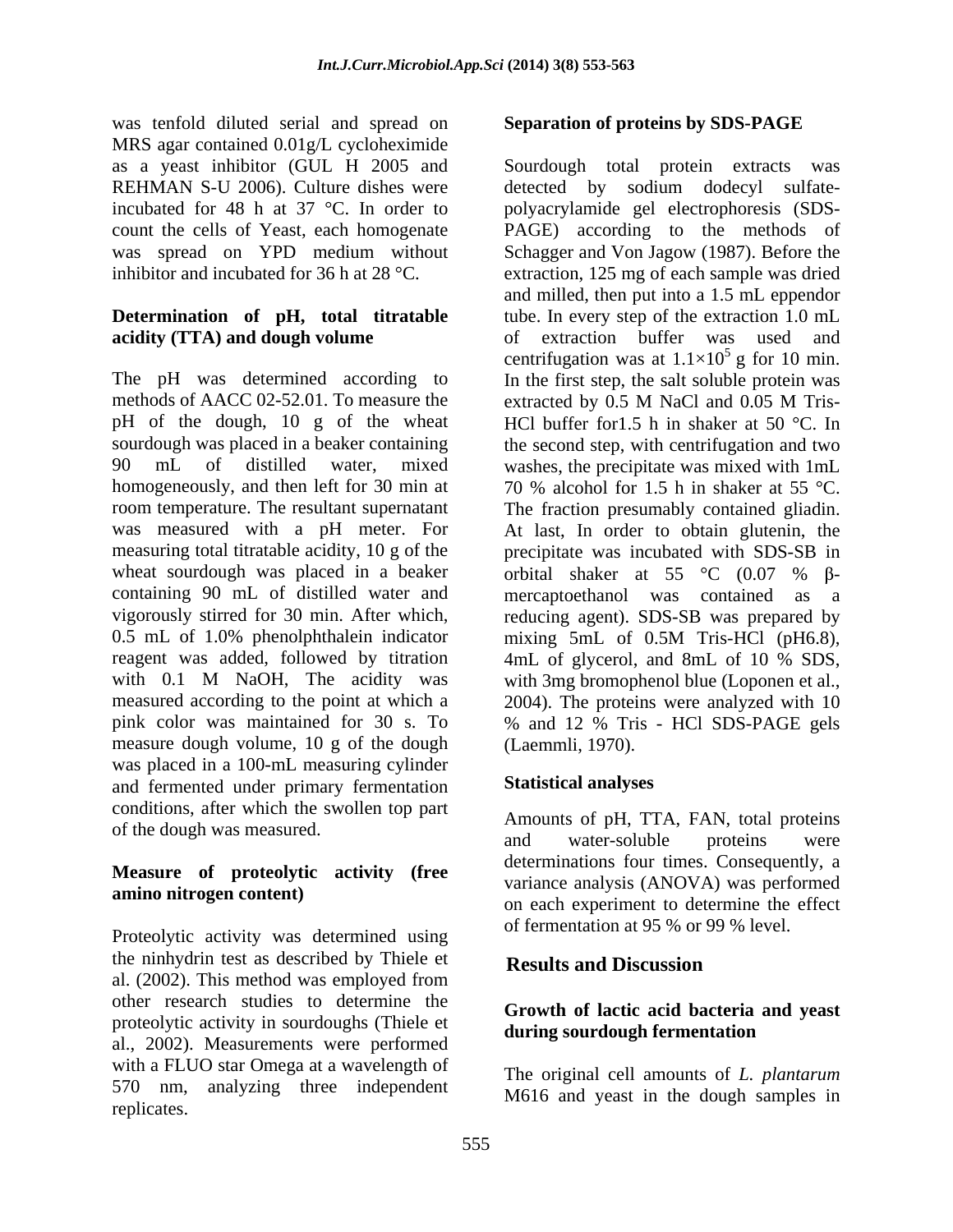preparing sourdough were  $10^6$  CFU/g in this study. No addition of these two microbial amount of TTA of SYL dough increased was made in preparation of CK. Trace during the initial stage of 10 h of amounts of yeast and *L. plantarum* M616 fermentation. The other samples had no were detected in original CK dough. There obvious change in TTA. The growth of were no obvious changes in cell counts lactic acid bacteria resulted in the during fermentation. The same phenomenon acidification of sourdough during was found in SY (little *L. plantarum* M616) and SL (little yeast) doughs. During the early time, *L. plantarum* M616 presented as exponential phase after 2 h growth of lag phase in SL dough, while the yeast directly SYL dough during fermentation. The cell yeast was depressed due to *L. plantarum Lactobacillus*, the flavor and antibacterial

# **Change in total titratable acidity (TTA)**

to Fig. 2, pH of CK dough and SY dough overall proteolysis upon sourdough However, pH value of SYL dough decreased activity was observed during all above mentioned. The lowest pH was found until 5 h of fermentation. A slow increase

at 10 h of fermentation. To the opposite, lactic acid bacteria resulted in the acidification of sourdough during fermentation (Clark et al., 2003).

# **Change in dough volume during fermentation**

exponentially grew in SY dough. Moreover, In the fermentation phase, the carbon as shown in Fig. 1, the reproduction speed of dioxide produced by the yeast is collected in yeast in SY dough was faster than that of the gas cells formed during mixing, and then counts of yeast reached to  $10^9$  CFU/g at 10 h stage is the most important for development of fermentation in SY dough. The growth of and quality of sourdough in process. Its *Lactobacillus* made the cell counts of lactic characterization is therefore necessary to acids increased and the pH value decreased control and improve the quality of the final in SYL dough. In SYL dough, the growth of product. Fig. 3 presented the comparison of M616. As a result, the count of yeast in SYL fermentation. CK sample showed slight dough reached to  $10^8$  CFU/g which was increase in dough volume at the end of obviously much lower than that of SY fermentation (21.5 mL) compared to initial dough. It showed that *Lactobacillus* strongly fermentation stage (18.6 mL). However, inhibited the growth of yeast in sourdough, Significant  $(p < 0.05)$  increases in dough but in the early time of fermentation, yeast volumes of SY and SYL samples  $(27.8 \text{ mL})$ played a leading role in promoting the and 29.9 mL) at the end of fermentation proofing of dough. After the metabolic acid were found compared with their initial stage and flavor substances produced by (19.2 mL and 19.3 mL). resulted in volume increases of dough. This sourdough volume after 20 h of Significant ( $p < 0.05$ ) increases in dough volumes of SY and SYL samples (27.8 mL (19.2 mL and 19.3 mL).

# property of dough were increased. **Effect on proteolytic activity and on free amino acids in wheat sourdoughs**

**and pH** The free amino nitrogen (FAN) content was The titratable acidity and pH are important activity in wheat doughs. FAN was during sourdough fermentation. According commonly used to monitor the extent of the changed slightly and almost remained fermentations (Loponen et al., 2007; Thiele constant and had no obvious change. et al., 2002). An increase of proteolytic significantly  $(p < 0.05)$  after of 2 h of the fermentation stage as shown in Fig. 4. These fermentation compared the two samples three samples showed a lower FAN content generally used to measure the proteolytic overall proteolysis upon sourdough activity was observed during all until 5 h of fermentation. A slow increase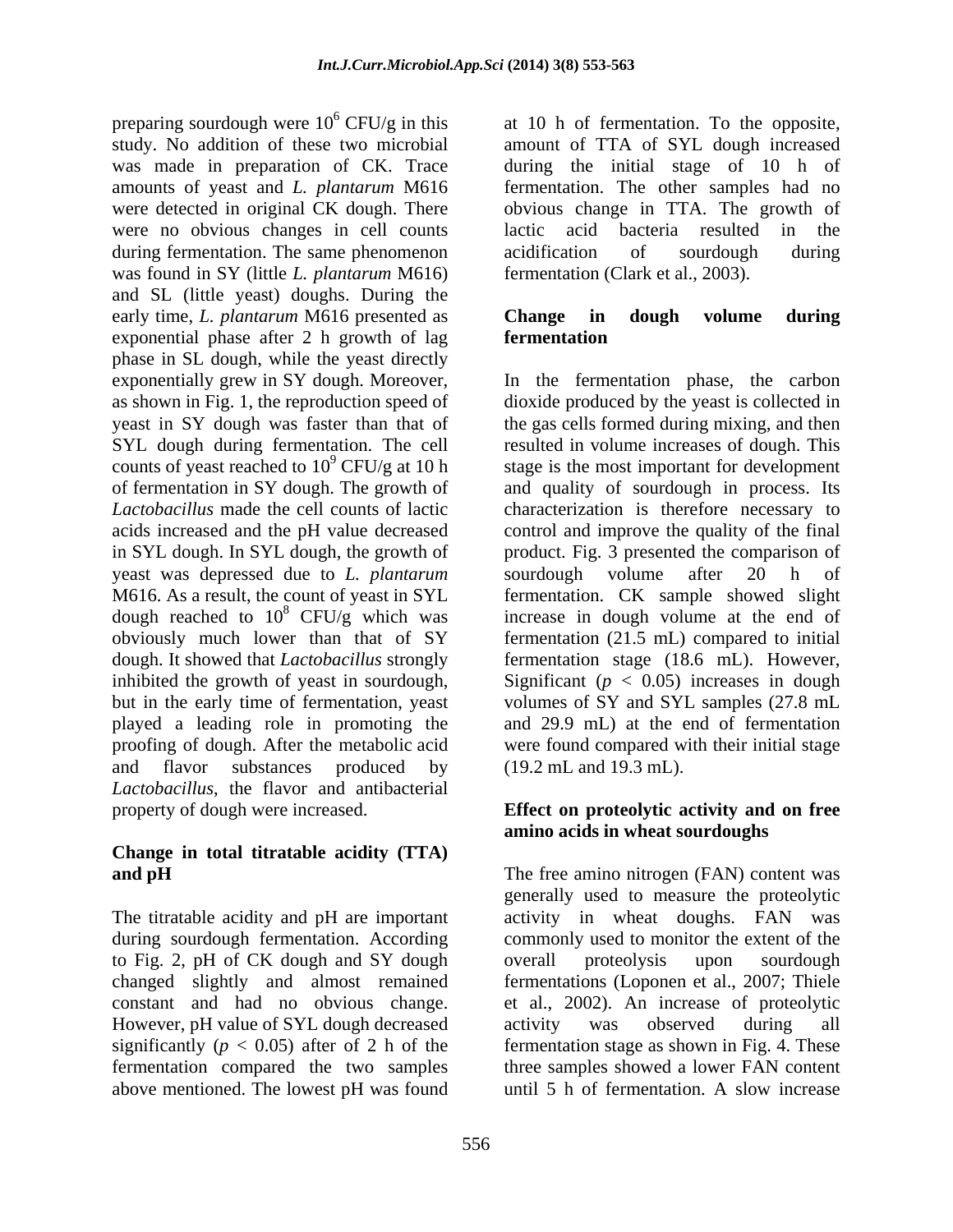upon fermentation time was observed in CK. Higher FAN content was monitored during highest content of FAN (52.1± 2.35 compounds. Lactic acid bacteria in mmol.kg<sup>-1</sup> sourdough) at the end of fermentation and CK showed the lowest content (18.3 $\pm$  1.26 mmol.kg<sup>-1</sup> sourdough).

# **Change in protein of sourdough during**

### **Total protein content in sourdough**

The content of total protein in sourdough began to decrease during fermentation in the three samples as presented in Fig. 5. Slow decrease in total protein content was found during fermentation in CK, and total protein<br>sources of the second protein sources of the sources of the source of the source of the source of the source of the source of the source of the source of the source of the sourc content in CK sourdough kept constant after 6 h of fermentation. The initial wheat flour contained  $9.1 \pm 0.13\%$  of total protein at 24 h of fermentation. While, significant decrease of total protein content in SYL was monitored at 24 h of fermentation  $(5.1 \pm$ 0.08 %) compared with initial fermentation stage (13.1  $\pm$  0.18 %). The decrease in the content of total protein in sourdough was resulted from the degradation of wheat flour proteins due to the action of proteolytic enzymes (proteases) and lactic acid bacteria. grouped into proteinases and peptidases hydrolyse specific peptide bonds or completely break down peptides to amino<br>contraction. Meanwhile, No clear<br>contraction. Meanwhile, No clear acids. The proteolytic activity of wheat flours is attributable mainly to aspartic proteinases and carboxypeptidases and both protease groups are active under acidic conditions (Mikola 1986). Aspartic SDS-FAGE pattern of sare-solutive protein proteinases of wheat are partly gluten-<br>in sourdough associated (Bleukx et al., 1998, 2000). Flour protein was hydrolyzed into peptides and

fermentation in SYL. SYL exhibited the are important precursors for volatile flavor sourdough) at the end of sourdough relyed on the proteolytic system sourdough). respect to amino acids during fermentation **fermentation** free amino acids. Amino acids affected the taste of fermented foods and, in particular, compounds. Lactic acid bacteria in to meet their nutritional requirements with (Kunji et al., 1996). The main components of this system are the cell-envelope peptide transport systems, and a range of intracellular peptidases (Guédon et al., 2001). The initial step in protein degradation is performed by the proteinase and uptake of peptides is the main route of entry of organic nitrogen into the cell (Juillard et al., 1995).

### **SDS-PAGE pattern of protein fractions in sourdough**

showed  $12.7 \pm 0.15$  % of protein. The CK  $\frac{10 \text{ meters}}{1 \text{ meters}}$  and composition of proteins by enzymes (proteases) and lactic acid bacteria.<br>Proteases of wheat flours are generally higher molecular weight from their (Gänzlea et al., 2008; Loponen 2006). We holecular weight appeared in their proteinases catalyze protein degradation into  $\frac{1}{2}$  and  $\frac{1}{2}$  and  $\frac{1}{2}$  and  $\frac{1}{2}$  and  $\frac{1}{2}$  and  $\frac{1}{2}$  and  $\frac{1}{2}$  and smaller peptide fractions; peptidases usually usually with higher molecular weight were degraded<br>hydrolyge specific peptide bonds or To measure the composition of proteins by sourdough fermentation, the proteins from SYL (Fig. 6-A) and SY (Fig. 6-B) dough were analyzed by SDS-PAGE (Fig. 6). SDS- PAGE analysis of protein extracts showed that the hydrolysis of wheat flour proteins was extensive in the SYL (Fig. 6-A). The protein fractions in SYL dough underwent an extensive hydrolysis at the beginning of the fermentation, resulting in the virtual disappearance of some protein bands with higher molecular weight from their respective gels. Some protein bands with lower molecular weight appeared in their gels upon the time of fermentation in SYL dough. It showed that the protein fractions into small peptides and free amino acids in fermentation. Meanwhile, No clear degradation of protein occurred in SY dough during the fermentation (Fig. 6-B).

#### **SDS-PAGE pattern of salt-soluble protein in sourdough**

Proteolysis made soluble in salt for the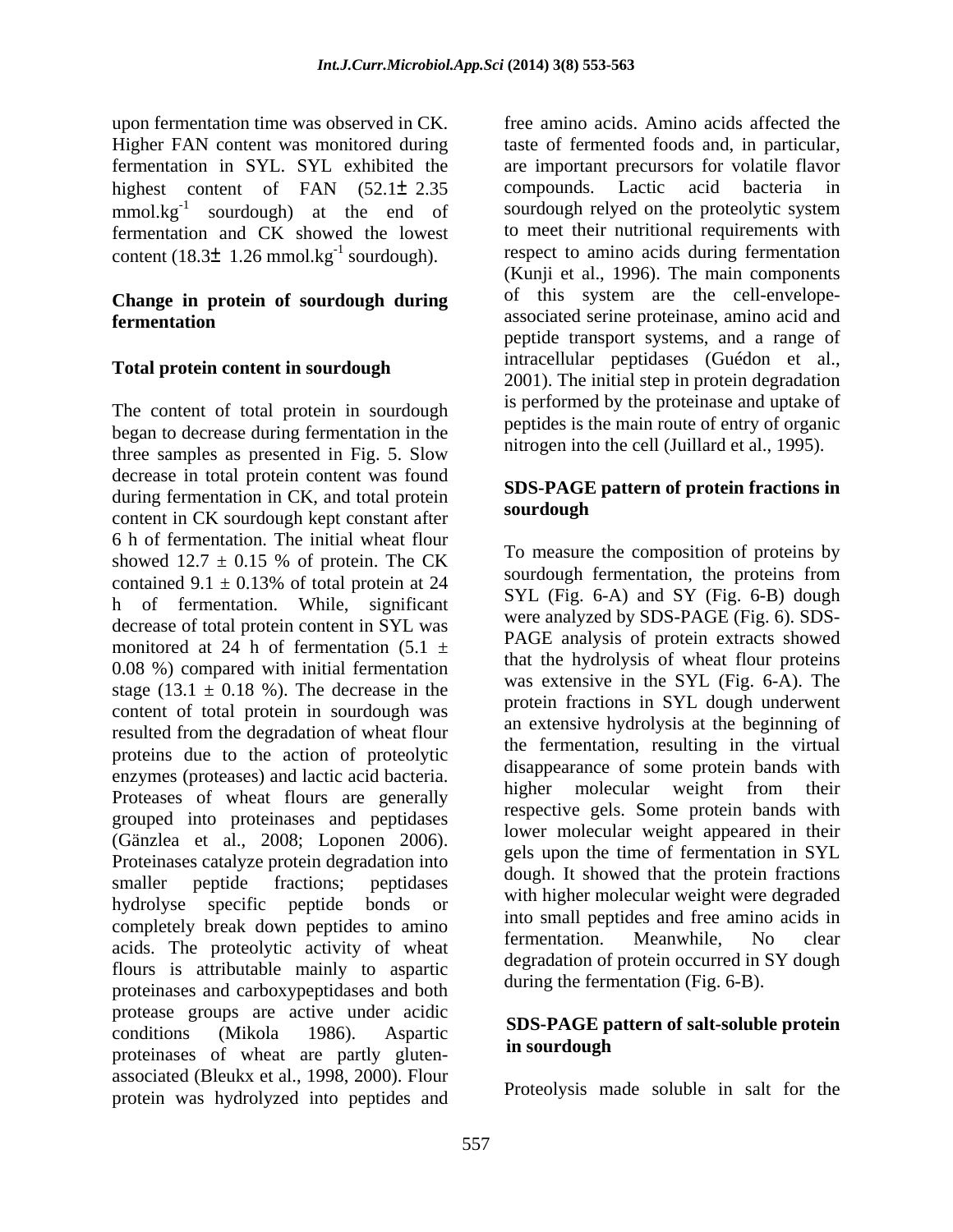protein fractions of wheat flour, especially hydrolyzed in the presence of Lactic acid wheat gluten proteins and improved the bacteria in the fermentation system. Lactic nutritional value and effective. In order to acid bacteria played an important role in study the change in salt-soluble protein in proteolysis or degradation of wheat flour sourdough, the salt extract from total protein proteins. fractions of sourdough was analyzed using SDS-PAGE (Fig. 7). No obvious change in The present study delivers some valuable number of protein bands was found in SY 0.01) in SDS-PAGE pattern was found for (after 6 h) resulted in disappearance of nearly all protein bands. Salt-soluble protein fractions in sourdough were extensively

proteins.

dough during fermentation, however, color acid bacteria on proteolytic activity and on intensity of some bands gradually became protein degradation in wheat sourdoughs. light upon fermentation time (Fig. 7-B). It Endogenous proteases in wheat flour played indicated that sourdough salt-soluble a main role during proteolysis in sourdough proteins were limited hydrolyzed in and this activity depends on fermentation presence of yeast. Significant difference  $(p <$  time, pH and growth of lactic acid bacteria. SYL dough in fermentation (Fig. 7-A). SYL dough decrease upon fermentation time Especially, at 4 h of fermentation, the compared with CK dough. Of which, number protein bands with high and hydrolysis of salt-protein fractions was main moderate molecular weight began to reason for decrease in content of total obvious decrease. Further fermentation protein. These changes can have an The present study delivers some valuable information about the influence of lactic Moreover, the content of total protein in influence on quality of sourdough.

**Figure.1** Growth curve of lactic acid bacteria and yeast during sourdough fermentation. CK- Y, yeast in CK dough; CK-L, lactic acid bacteria in CK dough; SY-Y, yeast in SY dough; SY-L, lactic acid bacteria in SY dough; SL-L, lactic acid bacteria in SL dough; SL-Y, yeast in SL dough; SYL-L, lactic acid bacteria in SYL dough; SYL-Y, yeast in SYL dough.

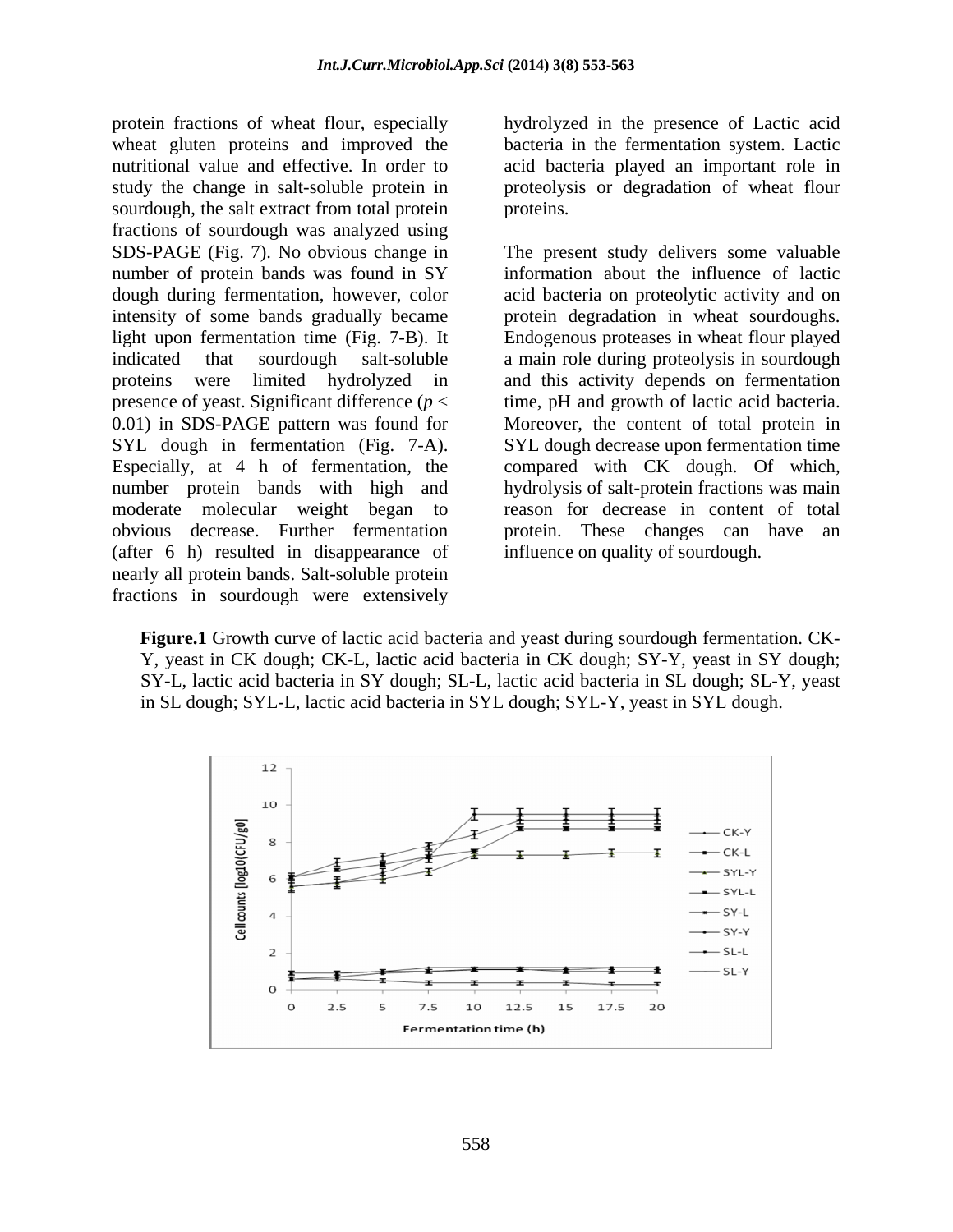**Figure.2** Variations of pH and TTA in sourdough fermentation.  $\nabla$ , pH of SYL dough;  $\bullet$ , TTA of SYL dough;  $\nabla$ , pH of CK;  $\blacklozenge$ , TTA of CK dough.



**Figure.3** Change in dough volume during fermentation

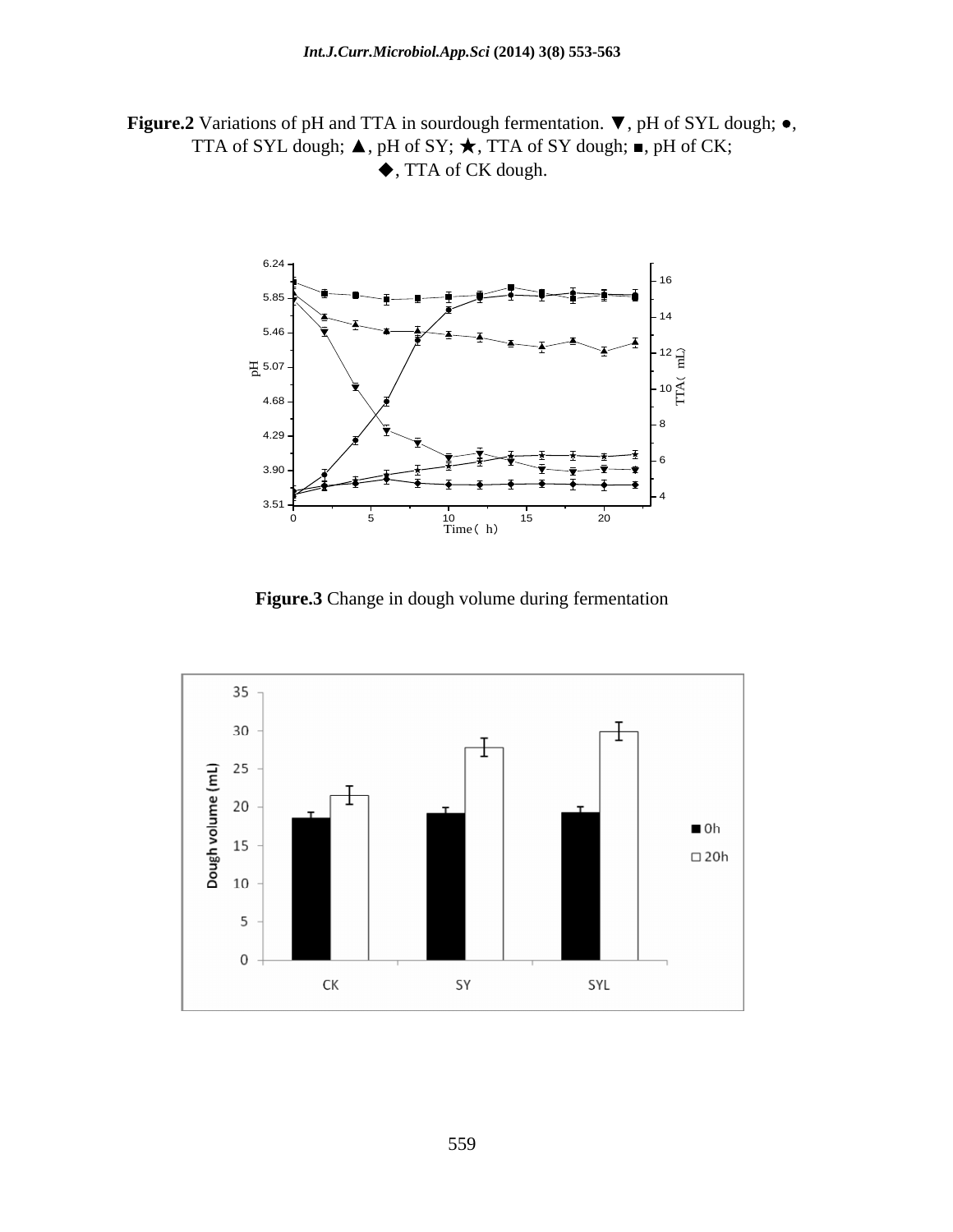



**Figure.5** Change profile of total protein content in sourdough during fermentation without microbial (CK), with yeast (SY) and with yeast and *L. plantarum*.

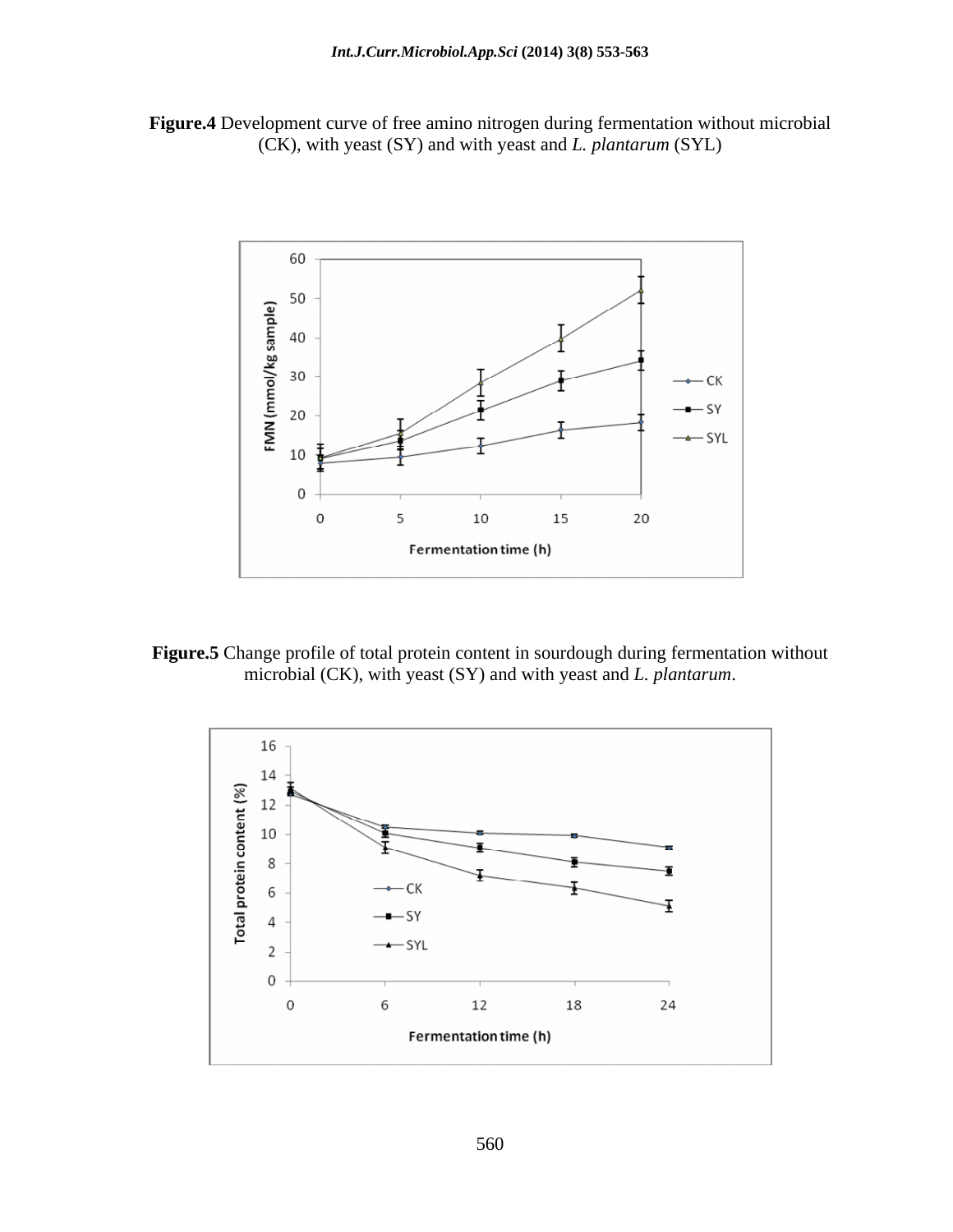

**Figure.6** SDS-PAGE pattern of protein in sourdough during fermentation. A- SYL dough, B- SY dough

**Figure.7** SDS-PAGE pattern of salt-soluble protein in sourdough during fermentation. A- SYL dough, B- SY dough

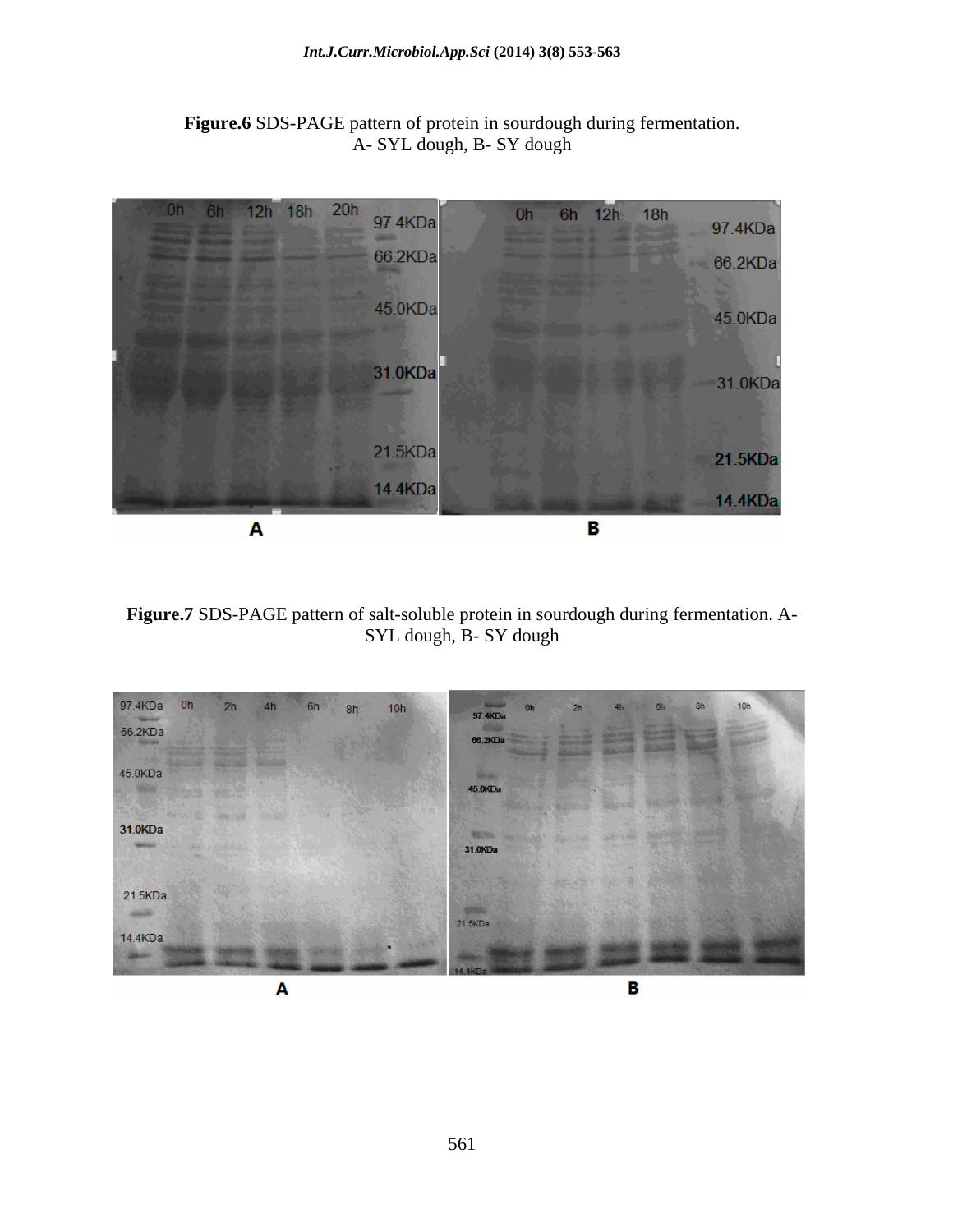# **Acknowledgements**

The authors thank the financial support of National Natural Science Foundation of China (No. 31071496) and Zhengzhou Food Science and Technology Innovation Team 43-56. Science and Technology Innovation Team<br>Program (No. 121PCXTD518) The Gänzle, M.G., Vogel, R.F. 2002. Program (No. 121PCXTD518). The Gänzle, M.G., Vogel, R.F. 2002. authors are grateful to Dr. F MacRitchie for editorial assistance with the production to the stable persistence manuscript. of Lactobacillus reuteri in an

- 
- Bleukx, W., Brijs, K., Torrekens, S., van Trends in Food Science & Leuven, F., Delcour, J.A. 1998.
- Bleukx, W., Delcour, J.A. 2000. A second Food Microbiology. 24, 149. wheat gluten. Journal of Cereal
- Brandt, M.J., 2007. Sourdough products proteolytic system of Lactococcus
- Arendt, E.K. 2003. Use of response
- Collar Esteve, C.; Benetido de Barber, C.; Martinez-Anaya, M. 1994. Microbial
- De Vuyst, L., Neysens, P. 2005. The

43-56.

- De Vuyst, L., Neysens, P., 2005. The sourdough microflora: biodiversity and metabolic interactions. Trends in Food Science and Technology. 16, 43-56.
- **References Example 2 International Journal of Food** Gänzle, M.G., Vogel, R.F. 2002. Contribution of reutericyclin industrial sourdough fermentation. International Journal of Food Microbiology. 80, 31-45.
- Armero, E., Collar, C. 1998. Crumb Gänzlea, M.G., Loponena, J., Gobbetti, firming kinetics of wheat breads with 2008. M. Proteolysis in sourdough anti-staling additives. Journal of Cereal Science. 28, 165-174. potential for improved bread quality. fermentations: mechanisms and Trends in Food Science & Technology. 19, 513-521.
	- Specificity of a wheat gluten aspartic Gobbetti, M., Gänzle, M.G., 2007. proteinase. Biochimica Biophysica Sourdough applications for bread Acta. 1387, 317-324. production: industrial perspectives. Food Microbiology. 24, 149.
- aspartic proteinase associated with Guédon, E., Renault, P., Ehrlich, S. D., Science. 32, 31-42. The pattern of genes coding for the for convenient use in baking. Food lactis and evidence for coordinated Microbiology. 24, 161-164. regulation of key enzymes by Clarke, C.I., Schober, T.J., Angst, E., Delorme, C.2001. Transcriptional proteolytic system of Lactococcus peptide supply. Journal of Bacteriology. 183, 3614-3622.
	- surface methodology to investigate Juillard, V., le Bars, D., Kunji, E. R. S., the effects of processing conditions Konings, W. N., Gripon, J.-C., on sourdough wheat bread quality. Richard, J. 1995. Oligopeptides are European Food Research and the main source of nitrogen for Technology. 217(1), 23–33. Lactococcus lactis during growth in milk. Applied and Environmental Microbiology. 61, 3024-3030.
	- sour doughs influence acidification Kunji, E. R., Mierau, I., Hagting, A., properties and breadmaking potential Poolman, B., Konings, W. N. 1996. of wheat dough. Journal of Food<br>
	Science. 59, 629-633, 674.<br>
	The proteolytic system of lactic acid<br>
	bacteria. Antonie van Leeuwenhoek. Science. 59, 629-633, 674. bacteria. Antonie van Leeuwenhoek. The proteolytic system of lactic acid 70, 187-221.
	- sourdough microflora: biodiversity Laemmli, U.K., 1970. Cleavage of and metabolic interactions. Trends in Food Science and Technology. 16, assembly of the head of Laemmli, U.K., 1970. Cleavage of structural proteins during the assembly of the head of